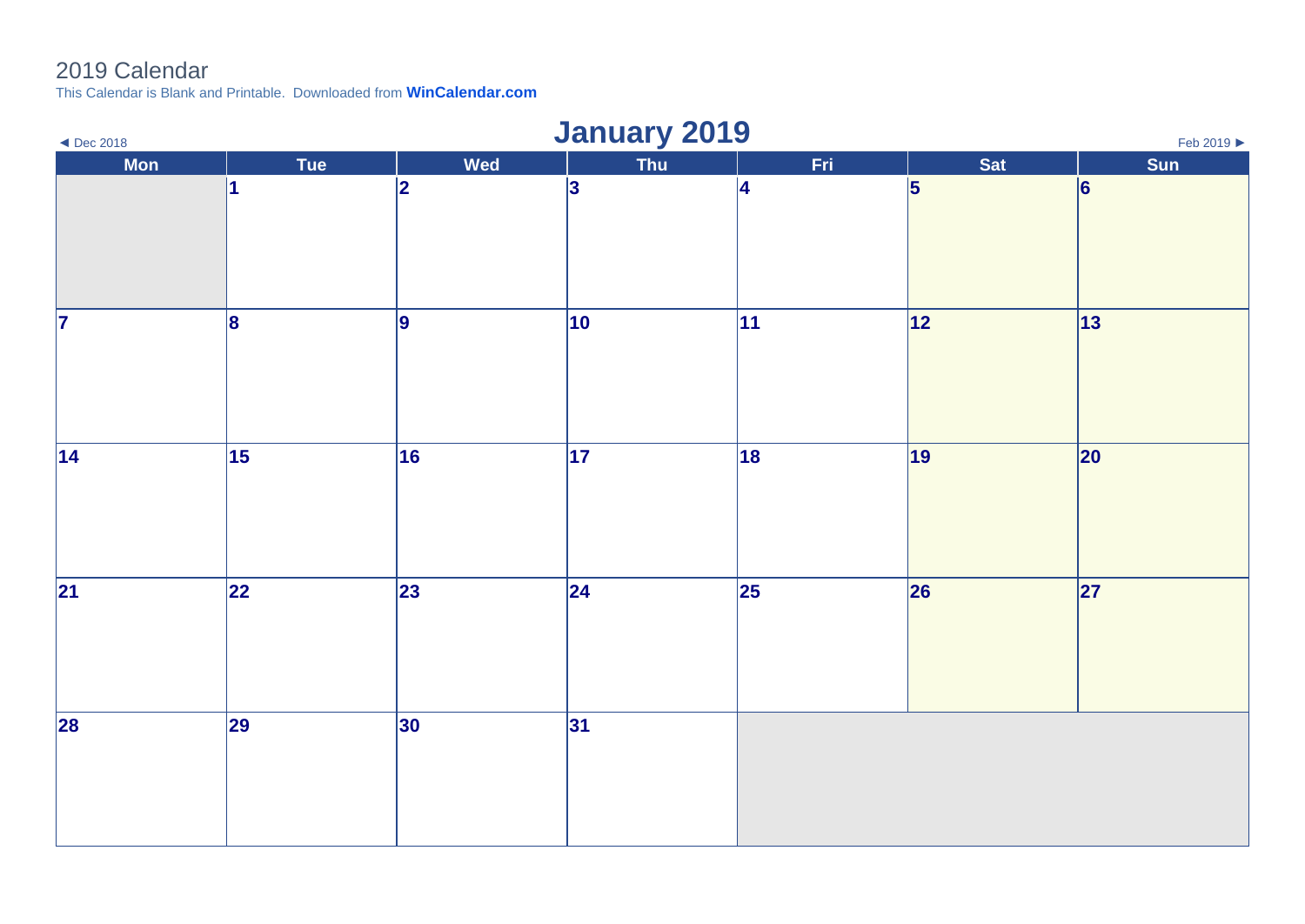| $\triangleleft$ Jan 2019 | <b>February 2019</b><br>Mar 2019 |              |     |                         |     |              |  |  |
|--------------------------|----------------------------------|--------------|-----|-------------------------|-----|--------------|--|--|
| <b>Mon</b>               | Tue                              | <b>Wed</b>   | Thu | Fri                     | Sat | Sun          |  |  |
|                          |                                  |              |     | $\overline{\mathbf{1}}$ | 2   | 3            |  |  |
| 4                        | $\overline{5}$                   | 6            | 17  | 8                       | 9   | $ 10\rangle$ |  |  |
| 11                       | 12                               | $ 13\rangle$ | 14  | 15                      | 16  | $ 17\rangle$ |  |  |
| 18                       | 19                               | 20           | 21  | 22                      | 23  | 24           |  |  |
| 25                       | $\overline{26}$                  | 27           | 28  |                         |     |              |  |  |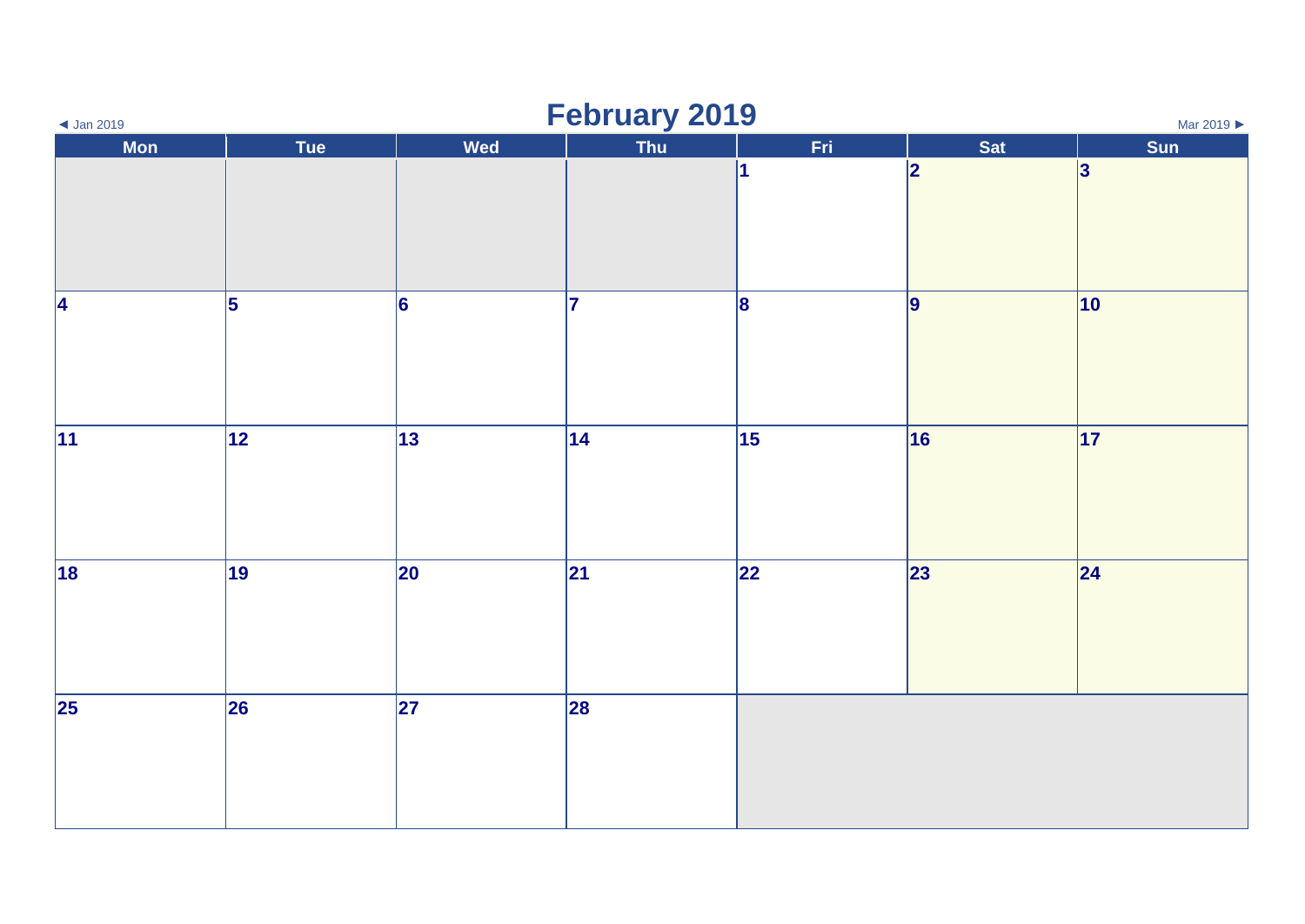| <b>March 2019</b><br>Apr 2019 ▶<br>$\blacktriangleleft$ Feb 2019 |                 |            |              |      |     |              |  |
|------------------------------------------------------------------|-----------------|------------|--------------|------|-----|--------------|--|
| Mon                                                              | Tue             | <b>Wed</b> | Thu          | Fri. | Sat | Sun          |  |
|                                                                  |                 |            |              | 1    | 2   | 3            |  |
| 4                                                                | 5               | 6          | 17           | 8    | 9   | $ 10\rangle$ |  |
| 11                                                               | 12              | 13         | $ 14\rangle$ | 15   | 16  | 17           |  |
| 18                                                               | $\overline{19}$ | 20         | 21           | 22   | 23  | 24           |  |
| $\vert$ 25                                                       | 26              | 27         | 28           | 29   | 30  | 31           |  |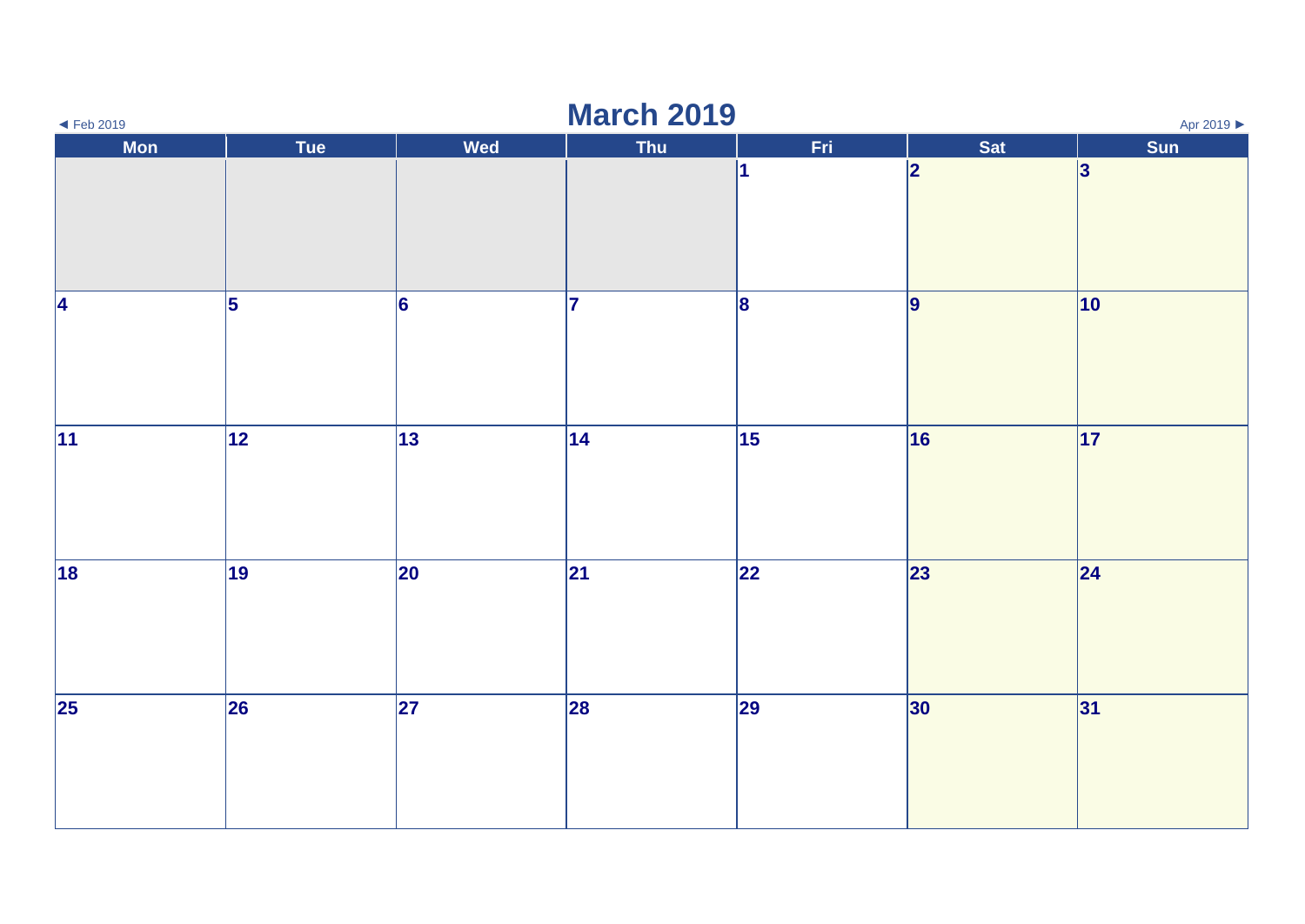| <b>April 2019</b><br>May 2019<br>$\blacktriangleleft$ Mar 2019 |            |     |           |                 |                 |     |  |
|----------------------------------------------------------------|------------|-----|-----------|-----------------|-----------------|-----|--|
| Mon                                                            | Tue        | Wed | Thu       | Fri             | Sat             | Sun |  |
| $\vert$ 1                                                      | 2          | 3   | $\vert 4$ | 5               | $\vert 6 \vert$ | 17  |  |
| $\overline{\mathbf{8}}$                                        | 9          | 10  | 11        | $\overline{12}$ | $\overline{13}$ | 14  |  |
| $\vert$ 15                                                     | 16         | 17  | 18        | 19              | 20              | 21  |  |
| 22                                                             | $\vert$ 23 | 24  | 25        | 26              | 27              | 28  |  |
| 29                                                             | 30         |     |           |                 |                 |     |  |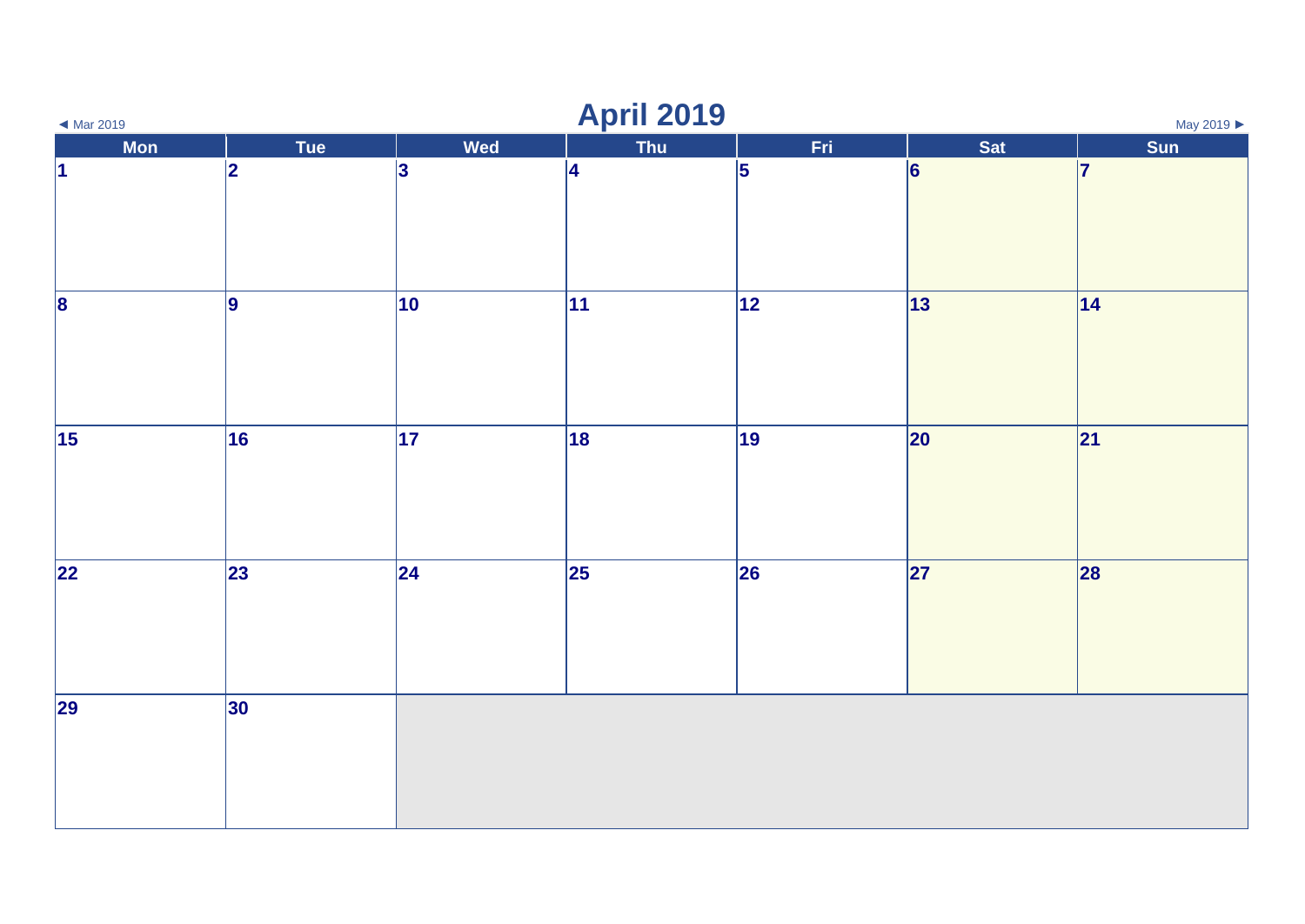| <b>May 2019</b><br>Jun 2019<br>$\blacktriangleleft$ Apr 2019 |                          |                 |     |              |           |     |  |
|--------------------------------------------------------------|--------------------------|-----------------|-----|--------------|-----------|-----|--|
| Mon                                                          | Tue                      | <b>Wed</b>      | Thu | Fri.         | Sat       | Sun |  |
|                                                              |                          | 1               | 2   | 3            | $\vert 4$ | 5   |  |
| $\overline{\mathbf{6}}$                                      | 17                       | 8               | 9   | $ 10\rangle$ | 11        | 12  |  |
| $\sqrt{13}$                                                  | 14                       | 15              | 16  | 17           | 18        | 19  |  |
| $\overline{20}$                                              | $\overline{\mathbf{21}}$ | $\overline{22}$ | 23  | 24           | 25        | 26  |  |
| $\overline{27}$                                              | 28                       | 29              | 30  | 31           |           |     |  |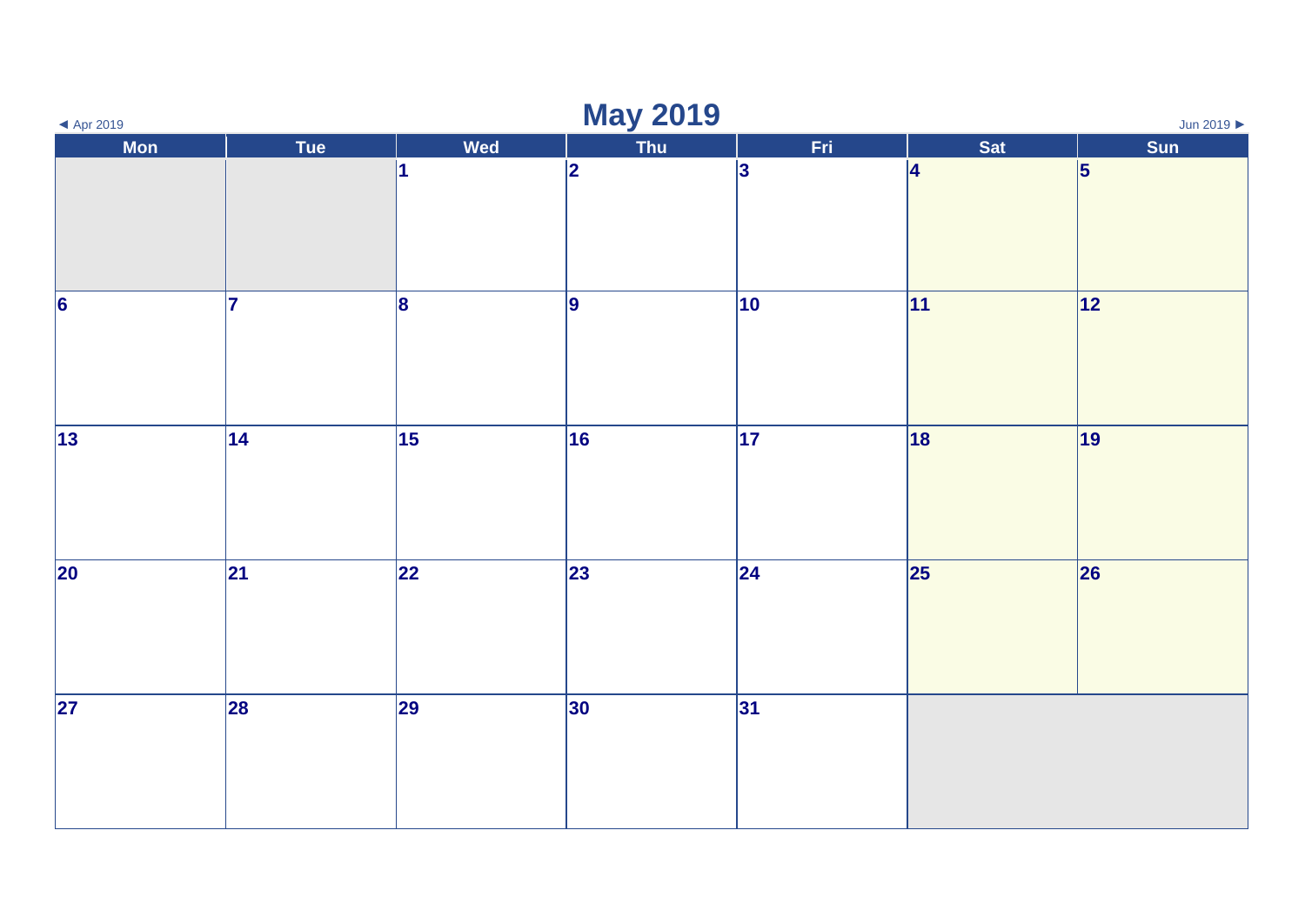| $\blacktriangleleft$ May 2019 | <b>June 2019</b><br>Jul 2019 $\blacktriangleright$ |            |                 |      |              |           |  |  |
|-------------------------------|----------------------------------------------------|------------|-----------------|------|--------------|-----------|--|--|
| Mon                           | Tue                                                | <b>Wed</b> | Thu             | Fri. | Sat<br>1     | Sun<br> 2 |  |  |
|                               |                                                    |            |                 |      |              |           |  |  |
| 3                             |                                                    | $\vert$ 5  |                 | 7    |              |           |  |  |
|                               | 4                                                  |            | $\vert 6 \vert$ |      | $\mathbf{8}$ | 9         |  |  |
| $ 10\rangle$                  | $ 11\rangle$                                       | 12         | 13              | 14   | 15           | 16        |  |  |
| $\overline{17}$               | $\overline{18}$                                    | 19         | 20              | 21   | 22           | 23        |  |  |
| 24                            | $\overline{\mathbf{25}}$                           | 26         | 27              | 28   | 29           | 30        |  |  |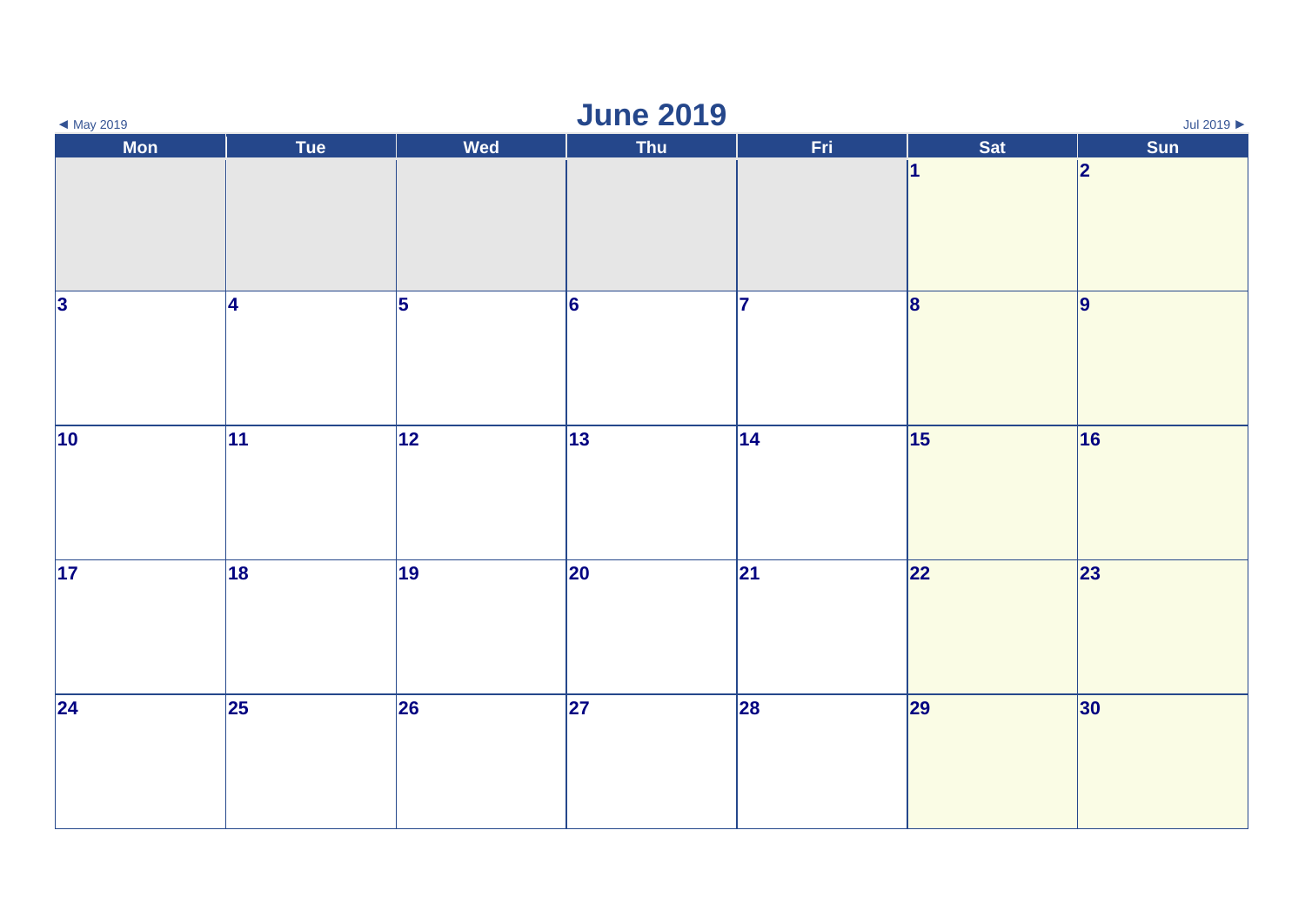| <b>July 2019</b><br>Aug 2019 ▶<br>$\triangleleft$ Jun 2019 |                 |     |                          |                 |                 |     |  |
|------------------------------------------------------------|-----------------|-----|--------------------------|-----------------|-----------------|-----|--|
| <b>Mon</b>                                                 | Tue             | Wed | Thu                      | Fri             | Sat             | Sun |  |
| $\vert$ 1                                                  | 2               | 3   | 4                        | 5               | $\vert 6 \vert$ | 17  |  |
| $\overline{\mathbf{8}}$                                    | 9               | 10  | 11                       | $\overline{12}$ | 13              | 14  |  |
| $\vert$ 15                                                 | 16              | 17  | 18                       | 19              | 20              | 21  |  |
| 22                                                         | $\overline{23}$ | 24  | $\overline{\mathbf{25}}$ | 26              | 27              | 28  |  |
| 29                                                         | $ 30\rangle$    | 31  |                          |                 |                 |     |  |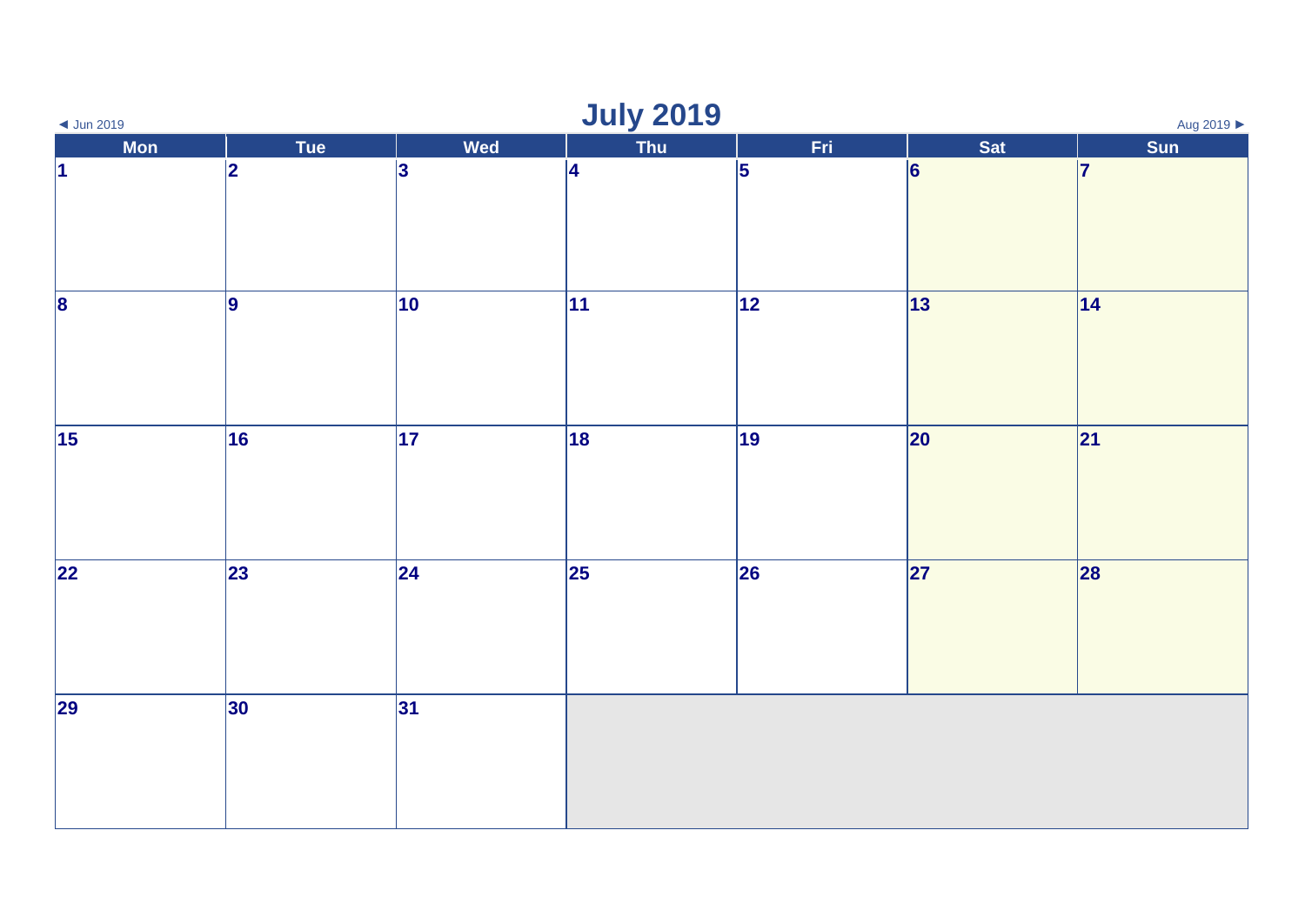| $\blacktriangleleft$ Jul 2019      | <b>August 2019</b><br>Sep 2019 ▶ |     |            |             |              |              |  |  |
|------------------------------------|----------------------------------|-----|------------|-------------|--------------|--------------|--|--|
| Mon                                | Tue                              | Wed | <b>Thu</b> | Fri.        | Sat          | Sun          |  |  |
|                                    |                                  |     | $\vert$ 1  | $ 2\rangle$ | 3            | 4            |  |  |
| $\overline{\overline{\mathbf{5}}}$ | $\overline{6}$                   | 17  | $\vert$ 8  | 9           | $ 10\rangle$ | $ 11\rangle$ |  |  |
| $\overline{12}$                    | 13                               | 14  | 15         | 16          | 17           | 18           |  |  |
| $\sqrt{19}$                        | 20                               | 21  | 22         | 23          | 24           | 25           |  |  |
| $\overline{26}$                    | $\overline{\mathbf{27}}$         | 28  | 29         | 30          | 31           |              |  |  |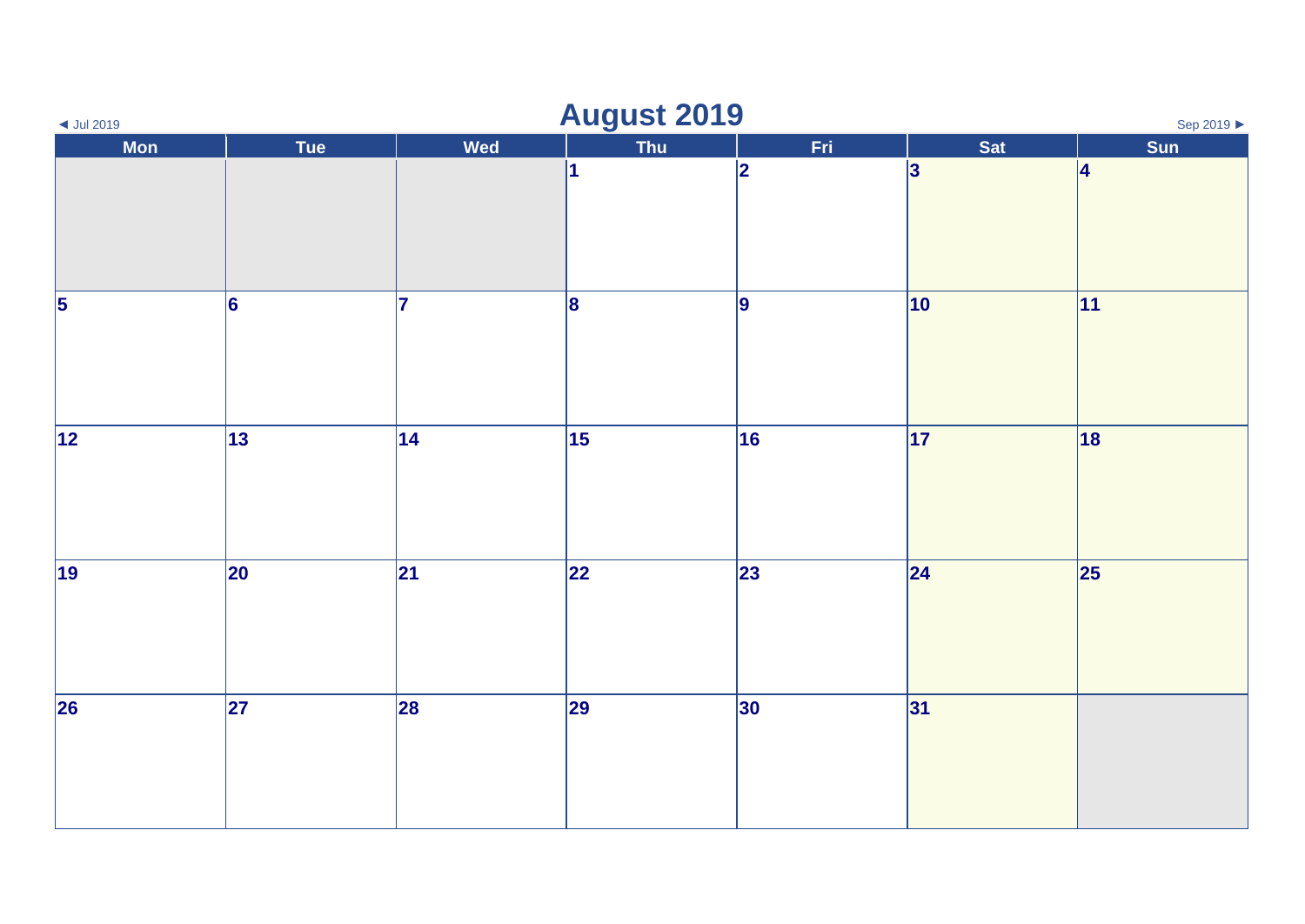| September 2019<br>Oct 2019 ▶<br>◀ Aug 2019 |                 |                          |                 |                          |     |                  |  |
|--------------------------------------------|-----------------|--------------------------|-----------------|--------------------------|-----|------------------|--|
| <b>Mon</b>                                 | Tue             | Wed                      | Thu             | Fri                      | Sat | Sun<br>$\vert$ 1 |  |
|                                            |                 |                          |                 |                          |     |                  |  |
| $\overline{2}$                             | 3               | 4                        | $\vert$ 5       | 6                        | 17  | 8                |  |
| $\overline{9}$                             | 10              | 11                       | $\overline{12}$ | 13                       | 14  | $\overline{15}$  |  |
| 16                                         | 17              | 18                       | 19              | 20                       | 21  | 22               |  |
| $\overline{23}$                            | $\overline{24}$ | $\overline{\mathbf{25}}$ | 26              | $\overline{\mathbf{27}}$ | 28  | 29               |  |
| 30                                         |                 |                          |                 |                          |     |                  |  |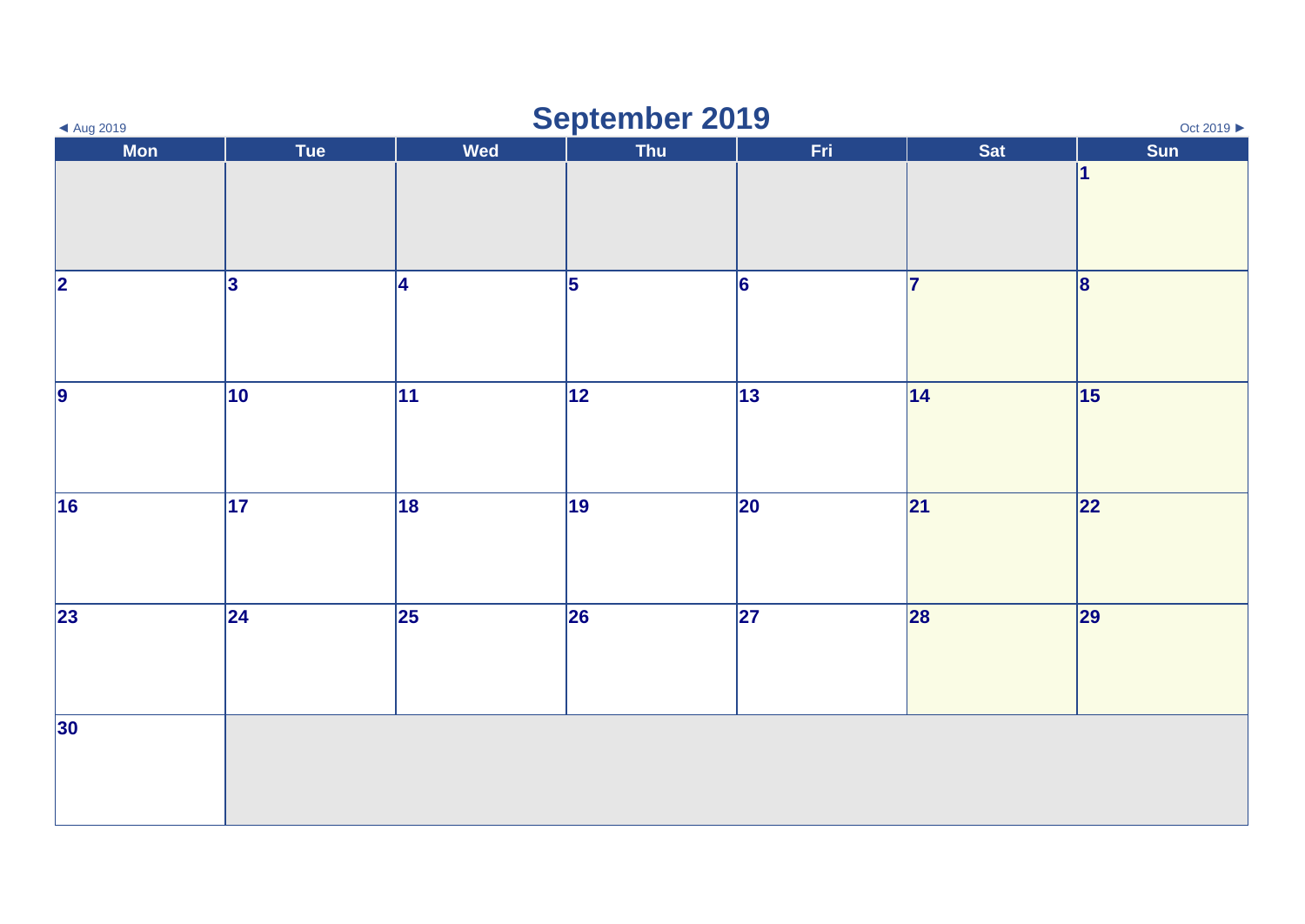| October 2019<br>$\blacktriangleleft$ Sep 2019<br>Nov 2019 |                                        |            |     |     |            |                                                   |  |
|-----------------------------------------------------------|----------------------------------------|------------|-----|-----|------------|---------------------------------------------------|--|
| <b>Mon</b>                                                | Tue                                    | <b>Wed</b> | Thu | Fri | <b>Sat</b> | Sun                                               |  |
|                                                           | 11                                     | 2          | 3   | 4   | 5          | 6                                                 |  |
| $\overline{7}$                                            | $\vert$ 8                              | 9          | 10  | 11  | 12         | 13                                                |  |
| 14                                                        | $\overline{\overline{\hspace{2mm}15}}$ | 16         | 17  | 18  | 19         | 20                                                |  |
| 21                                                        | 22                                     | 23         | 24  | 25  | 26         | 27                                                |  |
| 28                                                        | 29                                     | 30         | 31  |     |            | More Calendars: 2020, Word Calendar, PDF Calendar |  |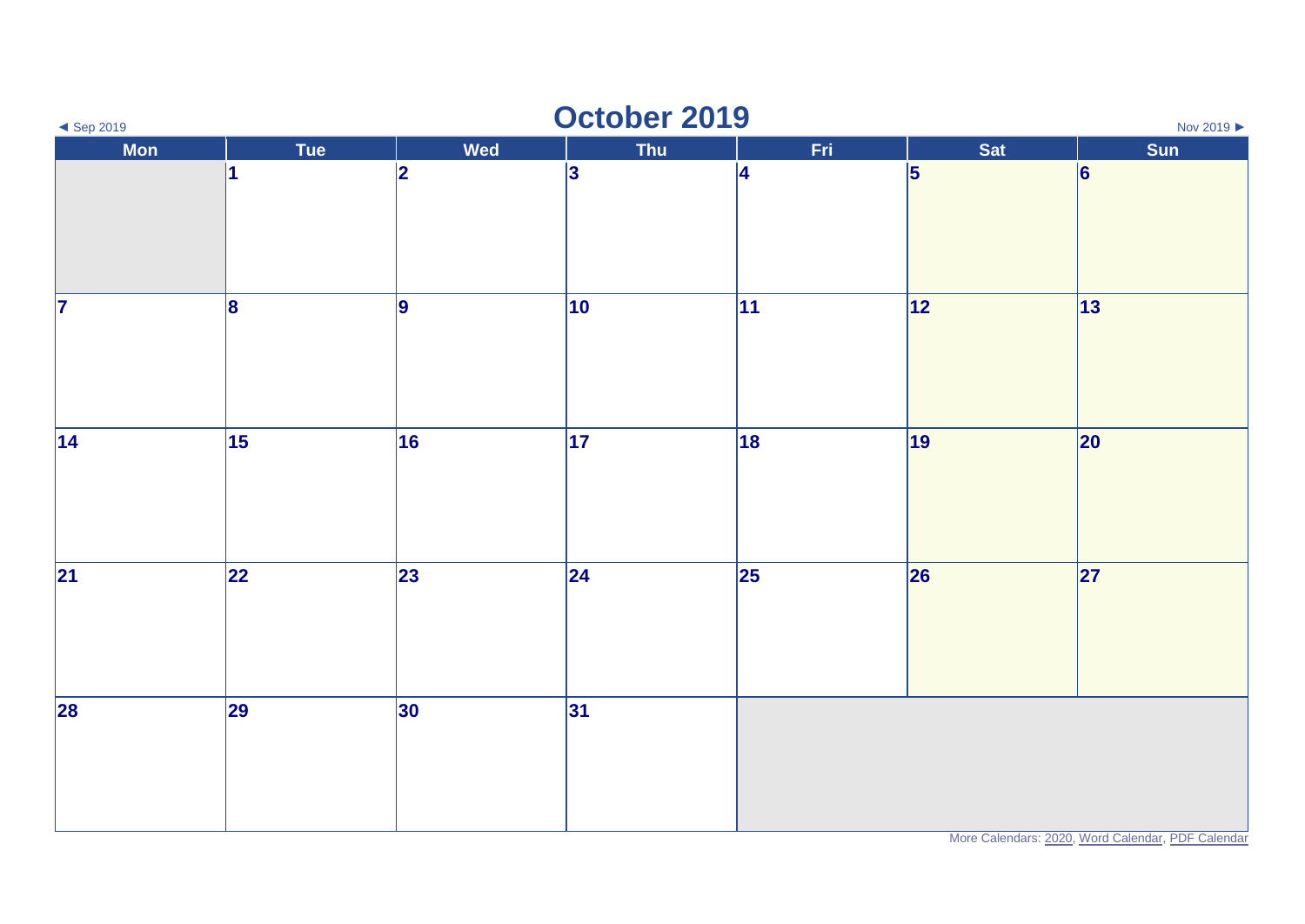| $\triangleleft$ Oct 2019 | November 2019<br>Dec 2019 ▶ |            |            |            |                         |     |  |  |
|--------------------------|-----------------------------|------------|------------|------------|-------------------------|-----|--|--|
| <b>Mon</b>               | Tue                         | <b>Wed</b> | <b>Thu</b> | Fri        | Sat                     | Sun |  |  |
|                          |                             |            |            | 1          | $\overline{\mathbf{2}}$ | 3   |  |  |
| 4                        | 5                           | 6          | 17         | 8          | 9                       | 10  |  |  |
| 11                       | 12                          | 13         | 14         | $\vert$ 15 | 16                      | 17  |  |  |
| 18                       | 19                          | 20         | 21         | 22         | 23                      | 24  |  |  |
| $\vert$ 25               | 26                          | 27         | 28         | 29         | 30                      |     |  |  |